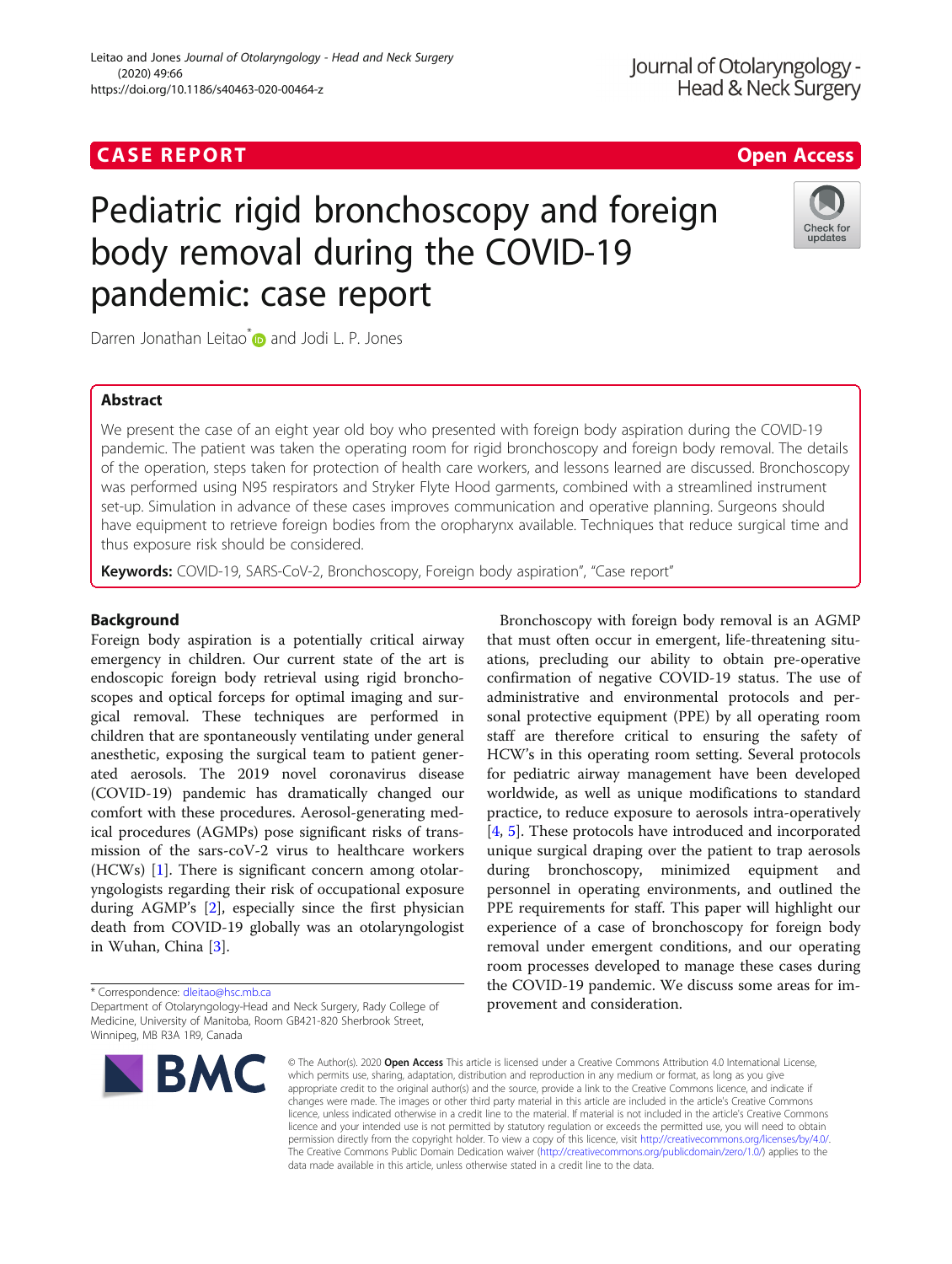# Case presentation

Patient X is an eight-year-old boy who presented to the Children's Hospital at HSC-Winnipeg in early April 2020 with foreign body aspiration. He had a week-long history of cough and respiratory symptoms that began after eating sunflower seeds. The patient had no other symptoms of COVID-19 disease at the time (no fever, sore throat, rhinorrhea) but did have paroxysmal coughing and shortness of breath. Patient X's past medical and surgical history were unremarkable, and the patient had no known travel, contacts, or risk factors for COVID-19. The patient had been transferred from a community hospital, where a lateral neck X-ray and chest X-ray had revealed a large opaque foreign body consistent with a seed located in the upper trachea (Fig. 1). The patient was noted to have increased work of breathing, and biphasic stridor was noted throughout the chest. The Pediatric Otolaryngology service was consulted, and plans were made for emergency bronchoscopy and foreign body removal.

The surgical team consisted of two pediatric anesthesiologists, a senior pediatric otolaryngologist, and two operating room nurses. The case was deemed emergent, and therefore not appropriate to wait for pre-operative COVID-19 testing and confirmation of negative status. Point of care testing was not available at our institution. The operation itself was conducted in a negative pressure theatre identified to require 30 min of time for full air exchange. All extraneous equipment was removed from the room. Appropriate signage was displayed on the doors to the theatre that identified this case as a possible COVID-19 case. Doffing locations within and outside the operating theatre were identified. All operating



Fig. 1 Lateral neck x-ray demonstrating foreign body lodged in upper trachea

room personnel wore N95 masks, Stryker Flyte Hoods, long sleeve surgical gowns, and extended cuff gloves. Bronchoscopic equipment and appropriate optical forceps were selected prior to the patient entering the theatre. We used a two "camera-telescope-light cord" setup, one for the diagnostic bronchoscopy, and the other loaded into the optical forceps (Fig. [2](#page-2-0)). Several bronchoscopes and laryngoscopes were selected and available. Instrumentation was organized to be passed smoothly to the surgeon's hands, while light cords were directed towards the back of the table for easy access and plugging into the video tower light sources. A flexible suction and suction trap were available for bronchial secretion collection.

The patient was brought to the operating theatre wearing a standard surgical mask for droplet precautions. Anesthesia was performed with an intravenous technique, maintaining spontaneous ventilation. The vocal cords were sprayed with local anesthetic by the anesthesiologist using a video laryngoscope and a droplet applicator. Once the appropriate plane of anesthesia was achieved, the patient's surgical mask was removed, laryngoscopy performed. The epiglottis and vocal cords were unremarkable in appearance. A size  $5 \times 30$  cm rigid bronchoscope (Storz) was advanced into the airway, and a large sunflower seed was identified, lodged at the inferior aspect of the cricoid cartilage (Fig. [3](#page-2-0)). The seed was so large it could only transit between the inferior border of the cricoid cartilage and the carina. The optical forceps could only grasp the seed at its' front aspect as the seed was so large; it could not be withdrawn completely into the bronchoscope. The seed, forceps, and bronchoscope were all removed from the trachea and the larynx together; however, once past the glottis the seed was inadvertently dropped into the oropharynx.

We attempted to expose the oropharynx and foreign body with the Parsons laryngoscope, however its straight design and narrow aperture made it difficult to get adequate exposure. We intubated the patient in order to ensure the foreign body did not return to the airway. The standard anesthetic laryngoscope with Macintosh blade proved to provide sufficient exposure to visualize the foreign body and remove it with the optical forceps. Removing the foreign body from the oropharynx with the 36 cm optical forceps was successful, but cumbersome to perform. The ideal tool to remove the foreign body from the oropharynx would have been a Magill forceps; this was not present in the room for the case. Repeat bronchoscopy assessment revealed no secondary foreign bodies. We aspirated secretions from the right upper lobe bronchus with a size 7 French flexible catheter and sent for viral testing. Suction was clamped before and after aspiration. The patient's standard surgical mask was once again replaced over the mouth and nose.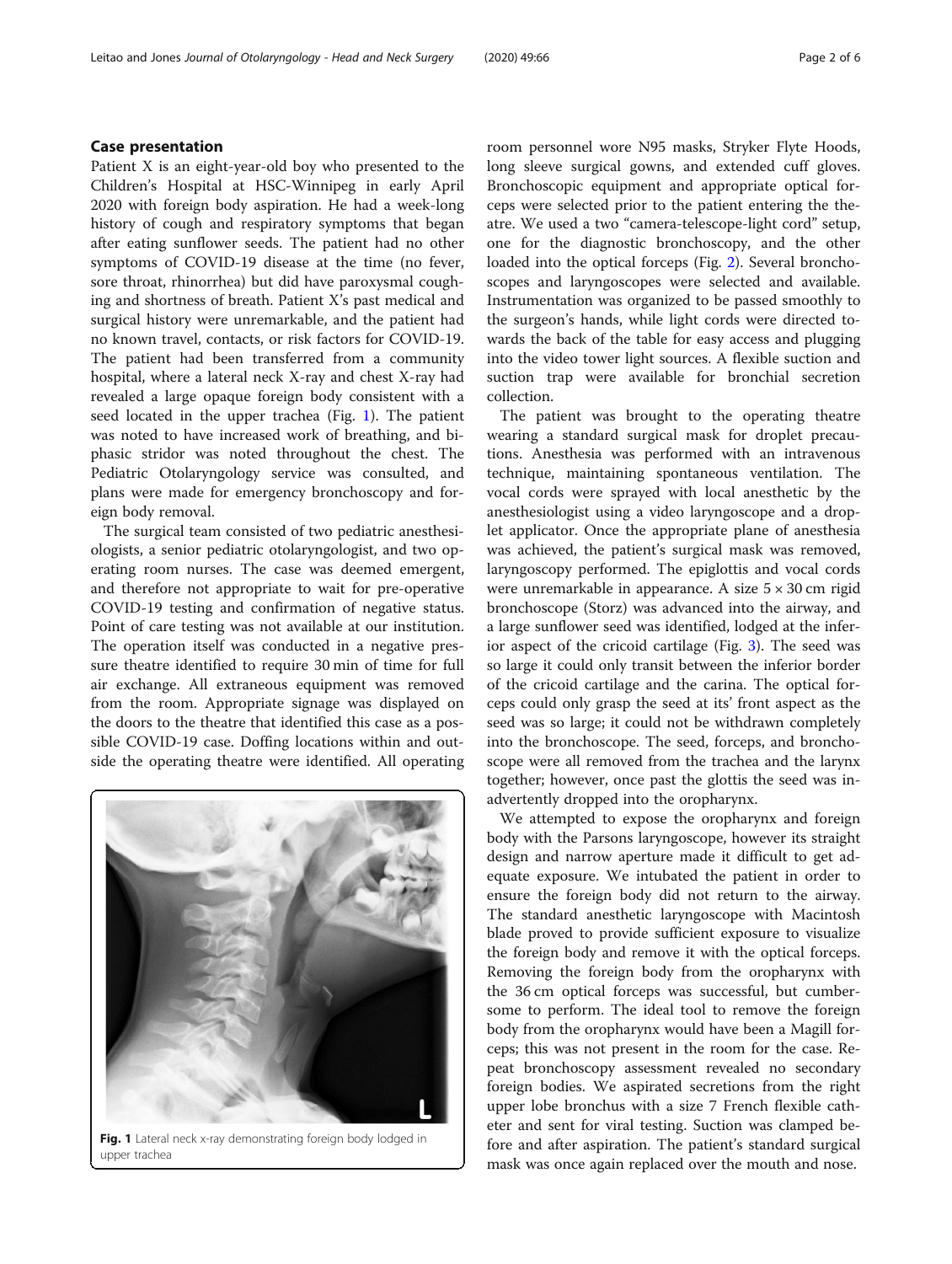<span id="page-2-0"></span>

After waiting 30 min for air exchange to be completed, the surgical team proceeded with doffing their personal protective equipment. We did this one at a time, beginning with the most experienced nurses in the room. We doffed our gowns and gloves in the operating room, and then removed our Stryker Flyte Hoods and N95 masks outside the theatre in a designated doffing area. An additional nurse was available outside the operating room to assist with the process and to ensure doffing was done correctly. Each person required approximately 5 min to correctly doff their personal protective equipment for a total of 25 min of time from beginning to end of doffing process for the surgical team. Once doffing was complete, the patient was transferred to the recovery room where staff with appropriate personal protective equipment were present to take over care. The patient was subsequently transferred home in stable condition



Fig. 3 Endoscopic view of foreign body (sunflower seed) lodged in airway, just below cricoid cartilage

later that same day. The patient's bronchial aspirate returned a "negative" result 3 days later.

# Discussion and conclusions

Despite the COVID-19 pandemic, pediatric airway emergencies will still occur, and will require pediatric surgeons to provide operative intervention emergently, without confirmation of a child's COVID status. This case highlights steps we took to perform critical pediatric airway surgery during the COVID-19 pandemic. There are several learning points that we wish to share with our colleagues, which are listed here.

First, we recommend performing all cases as if they are a sterile procedure. This will allow the surgical teams to learn consistent donning and doffing routines for PPE in a consistent manner across all manner of cases. We feel that the less variation there is in these donning and doffing procedures, the less chance there is for accidental contamination during the process.

Second, simulation and preparation are important. Simulation enables the team to state their concerns in an open forum, discuss everyone's perceptions of safety and comfort, and to practice any techniques that are new modifications during the pandemic. A fortunate occurrence was that the operating room staff had just completed bronchoscopy simulation sessions the day prior to this case. These sessions allowed staff to express their anxiety and concerns about issues such as anesthetic technique, equipment and personnel needs, and PPE needs. We tried to implement several new draping techniques that have been discussed nationally and internationally  $[4, 5]$  $[4, 5]$  $[4, 5]$  $[4, 5]$  $[4, 5]$  and found we could not create a level of comfort with these modifications for the entire surgical team. This process ultimately led to a cohesive, collaborative plan for emergency airway surgery for our team.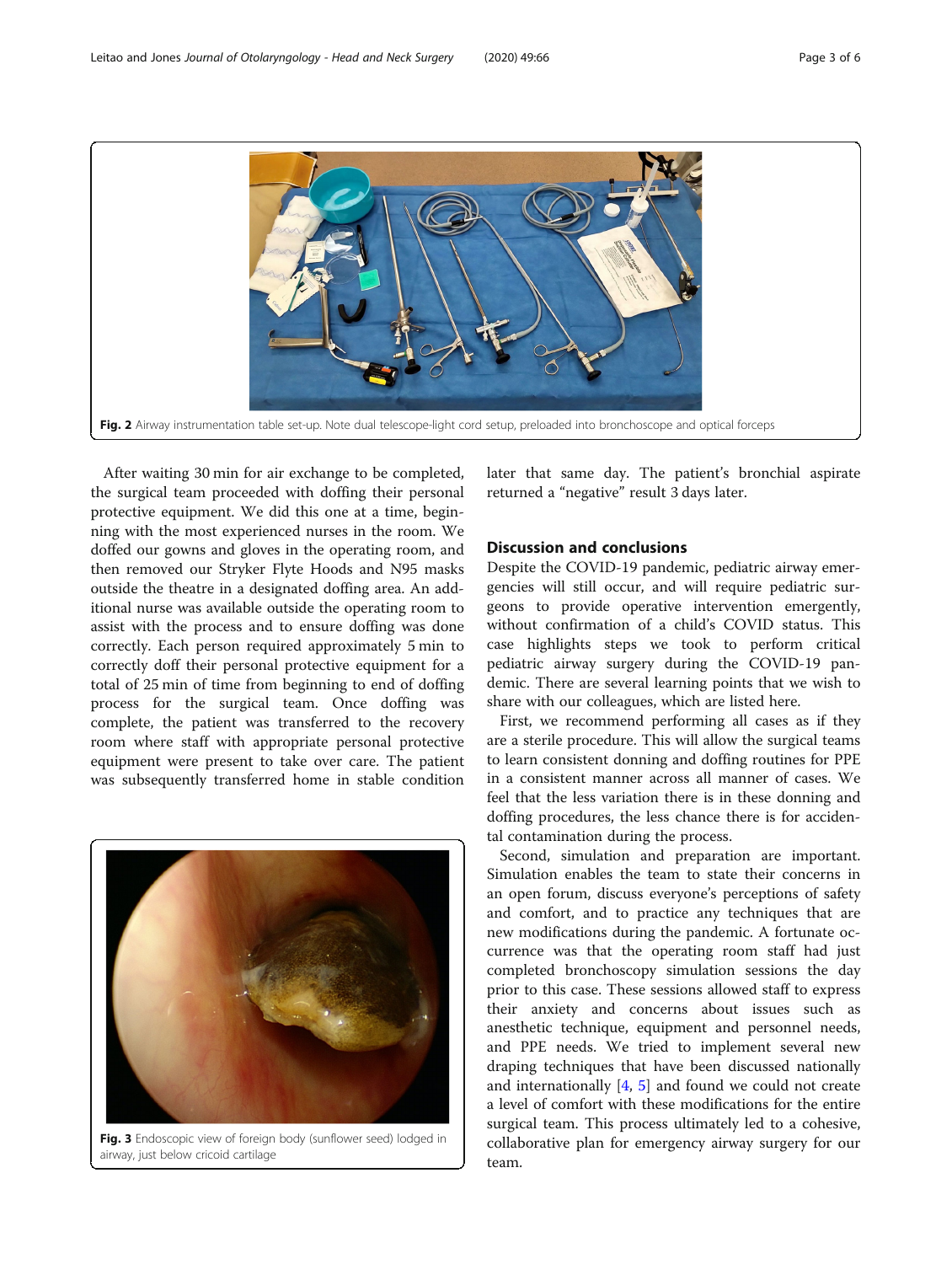Third, there is much debate regarding the availability, necessity and benefit of powered air-purifying respirators (PAPR) for AGMPs [[6\]](#page-5-0). We did not use PAPR's. For PAPR usage to be effective and safe, a broad-based training program for all operating room nurses, anesthesiologists, and surgeons involved in AGMPs would be required. In our province, 42 PAPRs exist, however there is only one clinician (an anesthesiologist) who is trained in the proper donning and doffing of such equipment. Significant resources would be required to adequately train a representative cohort of anesthesiologists, surgeons and nursing staff in order to safely implement PAPRs for routine use with airway emergencies. In our current system, this cannot yet be established. We used the N95 mask respirators (3 M) for aerosol protection, and Stryker Flyte Hood combined with level 4 surgical gown for enhanced droplet precautions (Fig. 4). The Flyte Hood provides Association for the Advancement of Medical Instrumentation (AAMI) level 4 (i.e. "highest") droplet protection to the front face, neck, and shoulder regions, the areas with direct exposure to the patient's airway. Although not a respirator, studies have shown that the Flyte Hood reduces exposure to environmental particles by a factor of 4.8, with the top of hood filtering 98% of particles greater than 0.1 microns [\[7](#page-5-0)]. We found the Stryker Flyte Hood to be lightweight and easy to wear and provided full face and neck protection. Our team felt that wearing the Stryker garment was a good surrogate to using extra draping over the patient, with the added benefit of not interfering with manipulation of the operative equipment. The Stryker Flyte Hood



used and positioning of equipment within the room

was familiar to our surgical team and was easy to incorporate into our existing routines.

There is understandably concern about whether the N95 FFR is protective enough. Patel et al. comments that otolaryngologists in China have contracted the virus despite use of the N95 mask, and that adequate control was not achieved until PAPR's were utilized [[2\]](#page-4-0). There are several reasons why the N95 mask may not have protected against exposure. Filter penetration by virus is one reason for concern, but there are more likely contributors such as poor fit and face seal and improper maintenance  $[8]$  $[8]$ . According to 3 M research, even though the N95 mask filters 95% of particles less than  $0.3 \mu$ m, its filter efficiency is an inverted bell curve, with increasing filter efficiencies at particle sizes less than  $0.04 \,\mu m$  and greater than 0.1 microns [[8\]](#page-5-0). The SARS-CoV-2 virus is measured at 0.12 μm and average cough bioaerosol droplet sizes are measured larger than this, with 97% of droplets between 0.12 and  $1 \mu m$  size [\[9](#page-5-0)]. It was felt that the combination of the N95 FFR with the Stryker Flyte hood provided our team with the best balance of aerosol and droplet protection, while providing full face and neck protection in a garment that was familiar to operating room staff with respect to donning and doffing. Additional aerosol protection can be achieved with higher level respirators (N99, N100).

Fourth, we feel that for emergent airway cases, keeping anesthetic and surgical processes as close to usual processes will reduce operative risks. As processes and protocols become more complex in our quest for the "perfect, 100%" protection, each change creates an extra layer of training, opportunity for error, and variability in outcome. It is known from previous reports that duration of exposure time to patients with SARS was a risk factor for HCW's contracting the illness  $[10]$  $[10]$  $[10]$ . If an operative process can be performed as close to usual process as possible, then the procedures can be done as efficiently as possible, thereby reducing exposure time and risk. Some airway protocols for COVID-19 advocate for rapid sequence induction (RSI) and endotracheal tube (ETT) insertion for AGMP's to avoid aerosol generation [\[11](#page-5-0)]. There are risks with this approach for patients presenting with upper airway obstruction. If we had paralyzed the patient, taken over ventilation, and intubated, there were potential for airway risks: 1) lodging of foreign body into endotracheal tube; 2) pushing the ETT deeper may have flipped the seed horizontally to obstruct both bronchi; 3) mechanical ventilation could have provided higher airway pressures to push the foreign body into right mainstem bronchus, thereby creating single lung ventilation and potentially worsening respiratory status. These issues were minimized by Fig. 4 Surgical team performing bronchoscopy in PPE. Note PPE maintaining spontaneous ventilation and minimizing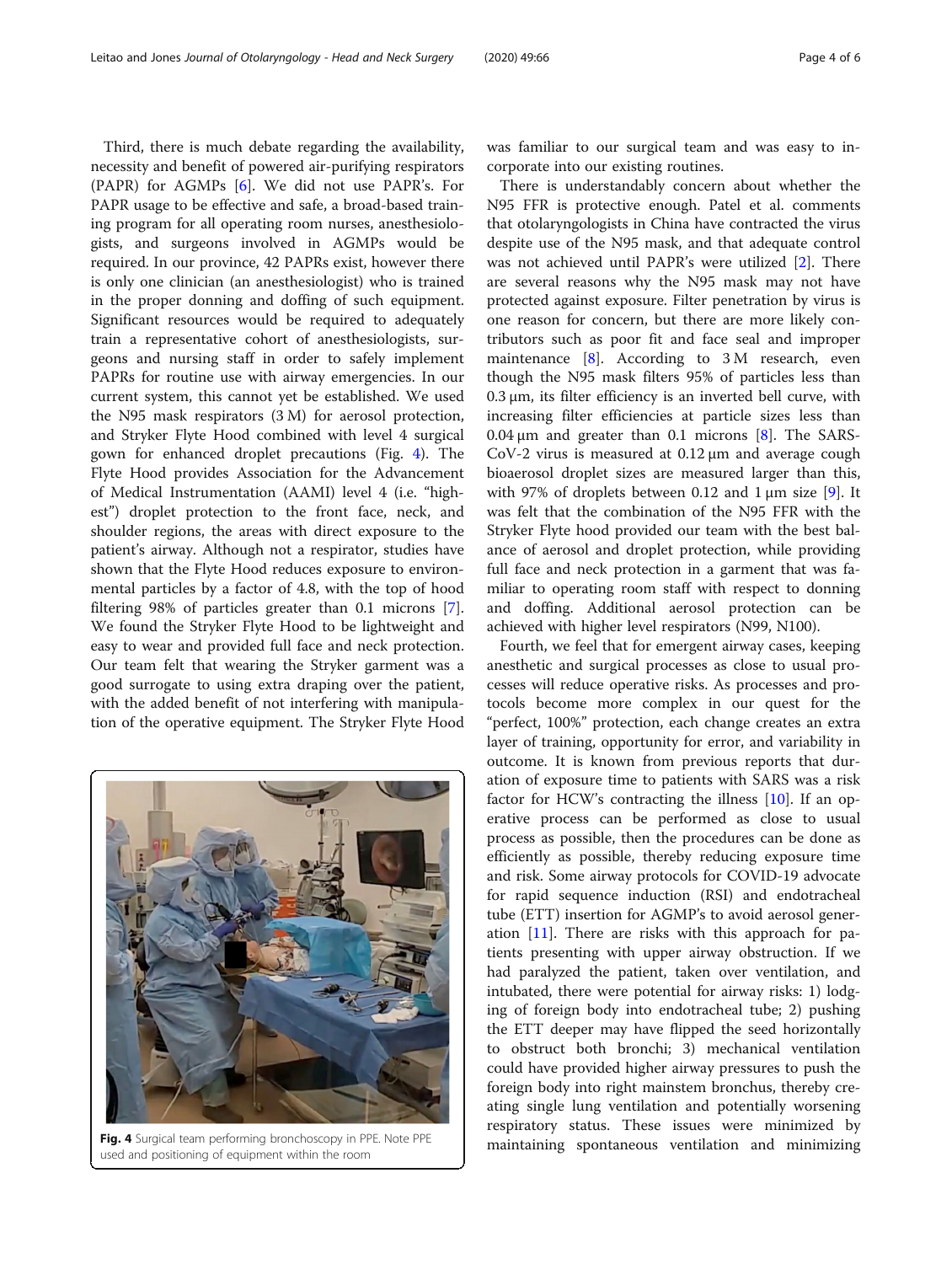<span id="page-4-0"></span>airway instrumentation to only the surgeon via bronchoscopy.

There has been discussion of using clear drapes over surgical field to reduce/eliminate aerosol generation [\[5](#page-5-0)]. We considered whether additional draping over the patient would provide additional protection against aerosolization during rigid bronchoscopy. When attempted in simulation we could not get it to work well enough to make the team feel safe. There are drawbacks to additional draping: set-up time, equipment manipulation, and risk of contamination. We practiced usage of a clear drape over the surgical field in simulation but were unsuccessful in creating a system that created a reliable, sealed working area. We worried about the additional time it might take to operate under the extra draping and encountered challenges in passing instrumentation during simulation. For the surgeon, the large movements of the right arm as it manipulates the optical forceps proved difficult to maintain the drapes in position. As a result, our team felt that enhanced PPE for staff was superior to additional environmental controls, and that our standard anesthetic and surgical technique would allow for the fastest procedure with the least exposure time for HCWs. As new techniques evolve and with more opportunities to practice in simulation, the use of additional draping techniques may allow for preservation of critical PPE while still maintaining safety for operating room personnel.

Lastly, it is important to ensure that all potential equipment needs are considered and available in the operating theatre prior to the start of the case. In our case, we selected several different sizes of bronchoscopes, and had pre-assembled bronchoscopes and optical forceps with telescopes, light cords, and camera heads to minimize equipment manipulation during the case. During the foreign body removal, the seed was dropped in the pharynx, just above the vocal cords. The process of improving safety with administrative controls resulted in the removal of all non-essential anesthetic equipment out of the room; among this equipment was the Magill forceps, a tool commonly used by the surgeon (and anesthesiologist) to remove items from the oropharynx. This meant that the Magill forceps were not available in the theatre when called for. This was a scenario that, while common, was not anticipated. Dropping the foreign body outside the larynx was not considered in our simulation, and therefore we were not prepared for this. We would suggest surgeons keep the Magill forceps available for these procedures.

In summary, pediatric rigid bronchoscopy with foreign body removal will be an uncommon but necessary procedure for pediatric otolaryngologists to perform during the COVID-19 pandemic. These patients will present in airway distress with a variety of respiratory symptoms

that may mimic COVID-19 symptoms. Airway emergency simulation exercises are an invaluable resource to identify critical areas for improvement, especially when considering the dramatic changes to the operating room environment and surgical techniques during the COVID-19 pandemic. It is important for surgical teams and pediatric institutions to have discussed and developed a process for dealing with this problem, within the framework of each institution's hospital policies, resources, available PPE, and simulation capabilities. We suggest that the combination of N95 mask or better, a hooded face-shield/barrier garment, and the simplest anesthetic and surgical technique afford the best way to limit exposure risks to operating room staff.

#### Abbreviations

COVID-19: 2019 novel coronavirus disease; AGMP: Aersol-generating medical procedure; HCW: Health care worker; PPE: Personal protective equipment; PAPR: Powered air-purifying respirator; AAMI: Association for the Advancement of Medical Instrumentation; RSI: Rapid sequence induction; ETT: Endotracheal tube

#### Acknowledgements

Not applicable.

#### Authors' contributions

DL wrote the manuscript and was responsible for literature review. JJ was a major contributor to the manuscript regarding hospital protocols and PPE availability. Both DL and JJ were responsible for revisions of the manuscript. The authors read and approved the final manuscript.

#### Funding

None.

#### Availability of data and materials

Data sharing not applicable to this article as no datasets were generated or analyzed during the current study.

#### Ethics approval and consent to participate

This manuscript was reviewed and approved by the University of Manitoba Research Ethics Board-Bannatyne Campus.

#### Consent for publication

Written consent for publication was obtained from the legal guardians of the patient involved in this case report.

#### Competing interests

The authors declare that they have no competing interests.

#### Received: 4 May 2020 Accepted: 4 September 2020 Published online: 14 September 2020

#### References

- 1. Tran K, Cimon K, Severn M, Pessoa-Silva CL, Conly J. Aerosol generating procedures and risk of transmission of acute respiratory infections to healthcare workers: a systematic review. PLoS One. 2012;7(4). [https://doi.](https://doi.org/10.1371/journal.pone.0035797) [org/10.1371/journal.pone.0035797.](https://doi.org/10.1371/journal.pone.0035797)
- 2. Patel Z, Fernandez-Miranda J, Hwang P, et al. Precautions for endoscopic Transnasal Skull Base surgery during the COVID-19 pandemic; 2020.
- 3. Chan JYK, Wong EWY, Lam W. Practical aspects of Otolaryngologic clinical services during the 2019 novel coronavirus epidemic: an experience in Hong Kong. JAMA Otolaryngol - Head Neck Surg. 2020. [https://doi.org/10.](https://doi.org/10.1001/jamaoto.2020.0488) [1001/jamaoto.2020.0488.](https://doi.org/10.1001/jamaoto.2020.0488)
- 4. Frauenfelder C, Butler C, Hartley B, et al. Practical insights for paediatric otolaryngology surgical cases and performing microlaryngobronchoscopy during the COVID-19 pandemic. Int J Pediatr Otorhinolaryngol. March 2020; 110030. <https://doi.org/10.1016/j.ijporl.2020.110030>.